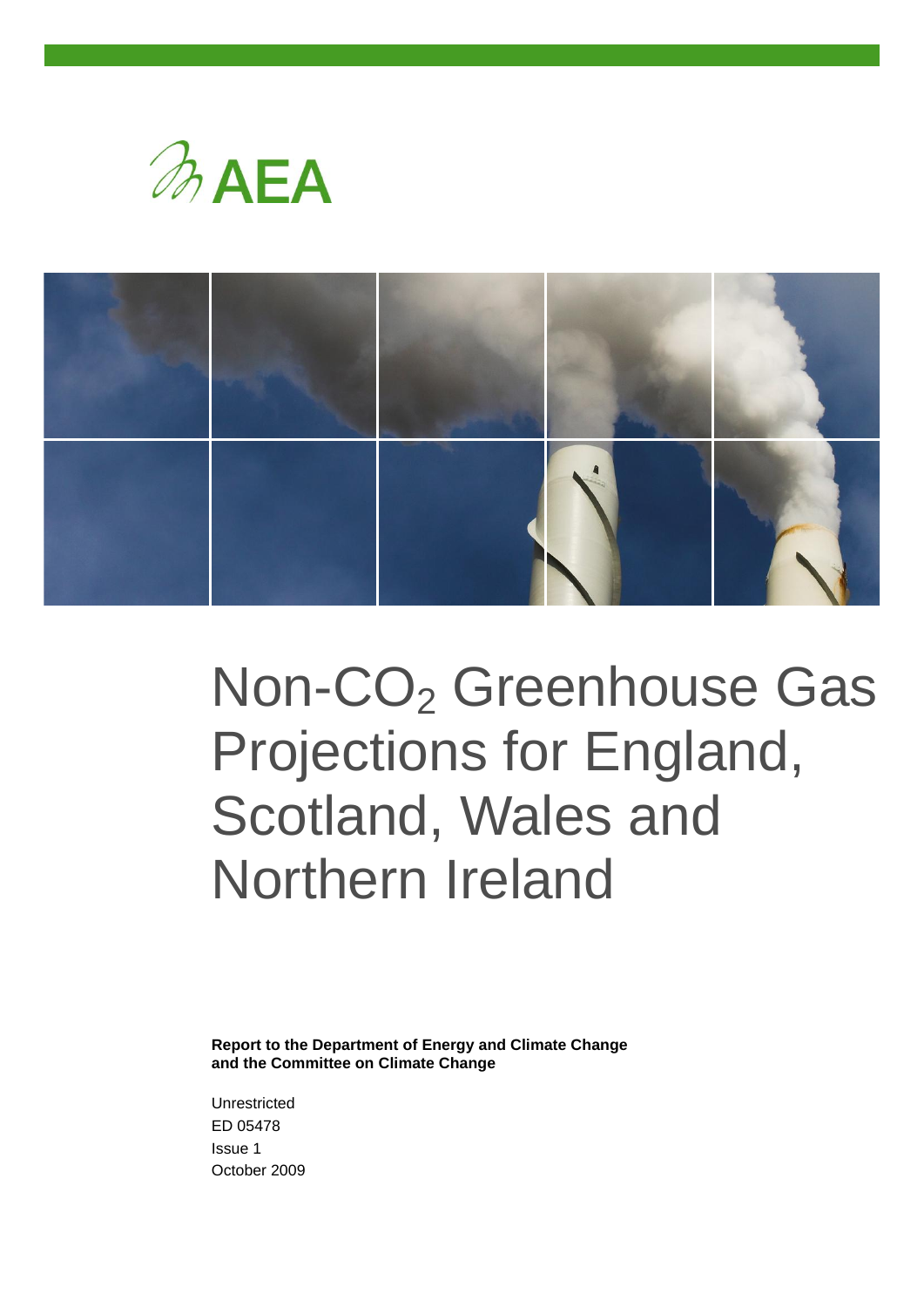| <b>Title</b>                                      | Non-CO <sub>2</sub> Greenhouse Gas Projections for England, Scotland, Wales and<br>Northern Ireland |                                                                                                                                                                                                                                                                                                                                                                                                                                                                                                                                  |  |  |  |  |  |
|---------------------------------------------------|-----------------------------------------------------------------------------------------------------|----------------------------------------------------------------------------------------------------------------------------------------------------------------------------------------------------------------------------------------------------------------------------------------------------------------------------------------------------------------------------------------------------------------------------------------------------------------------------------------------------------------------------------|--|--|--|--|--|
| <b>Customer</b>                                   | The Department of Energy and Climate Change and the Committee on<br>Climate Change                  |                                                                                                                                                                                                                                                                                                                                                                                                                                                                                                                                  |  |  |  |  |  |
| <b>Customer reference</b>                         | N/A                                                                                                 |                                                                                                                                                                                                                                                                                                                                                                                                                                                                                                                                  |  |  |  |  |  |
| Confidentiality,<br>copyright and<br>reproduction | therein.                                                                                            | This report is the Copyright of DECC and has been prepared by AEA<br>Technology plc under contract to DECC dated 2009. The contents of this<br>report may not be reproduced in whole or in part, nor passed to any<br>organisation or person without the specific prior written permission of<br>DECC. AEA Technology plc accepts no liability whatsoever to any third<br>party for any loss or damage arising from any interpretation or use of the<br>information contained in this report, or reliance on any views expressed |  |  |  |  |  |
| <b>NAEI Reference</b>                             | 05478/2007/CD6468/JJ                                                                                |                                                                                                                                                                                                                                                                                                                                                                                                                                                                                                                                  |  |  |  |  |  |
| <b>Report Number</b>                              | ED05478 Issue 1                                                                                     |                                                                                                                                                                                                                                                                                                                                                                                                                                                                                                                                  |  |  |  |  |  |
|                                                   | <b>AEA Group</b><br>329 Harwell<br>Didcot<br>Oxfordshire<br><b>OX11 0QJ</b><br>t: 0870 190 3857     |                                                                                                                                                                                                                                                                                                                                                                                                                                                                                                                                  |  |  |  |  |  |
|                                                   | f: 0870 190 6318                                                                                    |                                                                                                                                                                                                                                                                                                                                                                                                                                                                                                                                  |  |  |  |  |  |
|                                                   |                                                                                                     | AEA is a business name of AEA Technology plc                                                                                                                                                                                                                                                                                                                                                                                                                                                                                     |  |  |  |  |  |
|                                                   |                                                                                                     | AEA is certificated to ISO9001 and ISO14001                                                                                                                                                                                                                                                                                                                                                                                                                                                                                      |  |  |  |  |  |
| <b>Author</b>                                     | Name                                                                                                | Joanna Jackson                                                                                                                                                                                                                                                                                                                                                                                                                                                                                                                   |  |  |  |  |  |
| <b>Approved by</b>                                | Name                                                                                                | Glen Thistlethwaite                                                                                                                                                                                                                                                                                                                                                                                                                                                                                                              |  |  |  |  |  |
|                                                   | Signature                                                                                           | Hertwate                                                                                                                                                                                                                                                                                                                                                                                                                                                                                                                         |  |  |  |  |  |
|                                                   | Date                                                                                                | 8 <sup>th</sup> October 2009                                                                                                                                                                                                                                                                                                                                                                                                                                                                                                     |  |  |  |  |  |

8" October 2009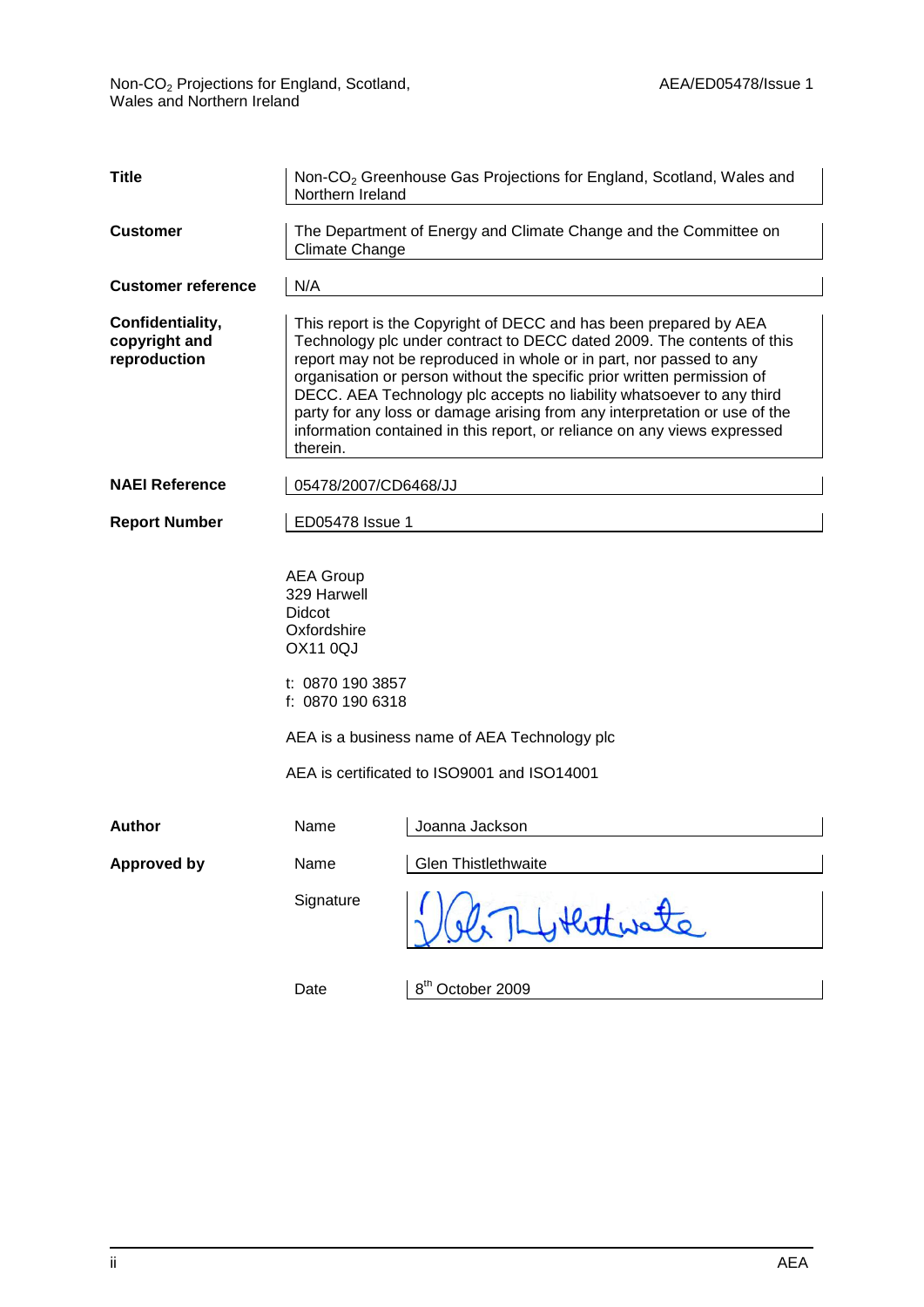# **Executive Summary**

This report provides updated non- $CO<sub>2</sub>$  greenhouse gas projections for the Devolved Administrations of England, Scotland, Wales and Northern Ireland. The projections presented in this report are consistent with the figures presented in the UK's Low Carbon Transition Plan, and the 1990-2007 historic greenhouse gas inventories for the Devolved Administrations.

Figure ES1 illustrates the overall trend in emissions by DA. The headline trends from 2007-2025 are:

- England -11%
- Scotland -3%
- $\bullet$  Wales  $-2\%$
- Northern Ireland -6%
- Unallocated -61%



**Figure ES1 Summary of non-CO<sup>2</sup> Greenhouse Gas Emissions by DA**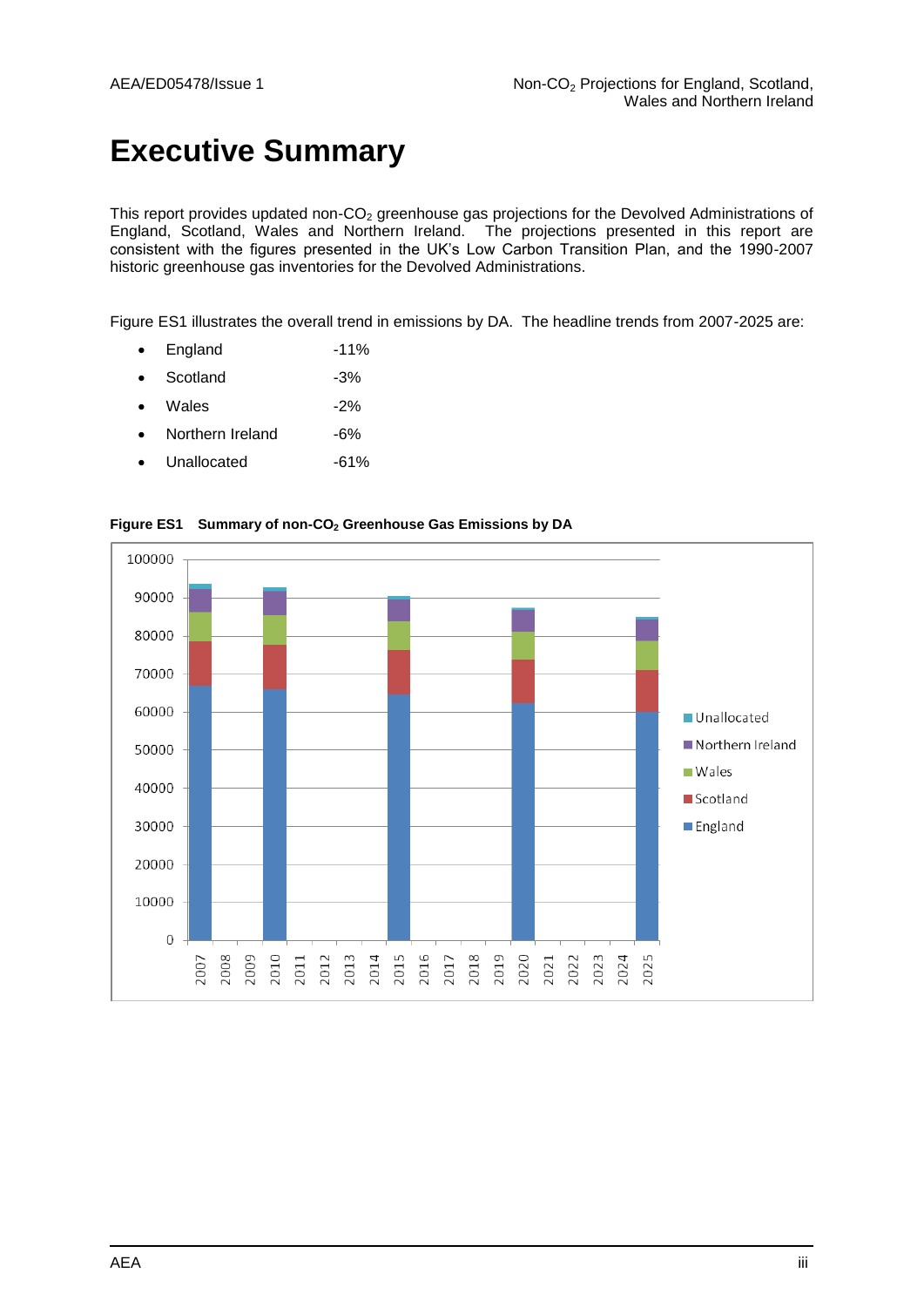# **Table of Contents**

| 1            |              | <b>Introduction</b>                                     |                |
|--------------|--------------|---------------------------------------------------------|----------------|
|              | 1.1          | Recent Revisions to the Non-CO <sub>2</sub> Projections | $\mathbf 1$    |
|              | 1.2          | Scope of these DA Non-CO <sub>2</sub> Projections       | 1              |
| $\mathbf{2}$ |              | <b>Updates to Data and Estimation Methods</b>           | $\mathbf{2}$   |
|              | 2.1          | <b>Updated UK GHG Inventory Baseline</b>                | $\overline{2}$ |
|              | $2.2\,$      | <b>Updated DA Inventory Baseline</b>                    | $\overline{2}$ |
|              | 2.3          | Geographical Coverage                                   | 3              |
|              | 2.4          | Updates to Projected Activity Data                      | 3              |
| 3            |              | <b>England</b>                                          | 4              |
| 4            |              | <b>Scotland</b>                                         | 6              |
| 5            | <b>Wales</b> |                                                         | 8              |
| 6            |              | <b>Northern Ireland</b>                                 | 10             |
| 7            |              | <b>Unallocated Emissions</b>                            | 12             |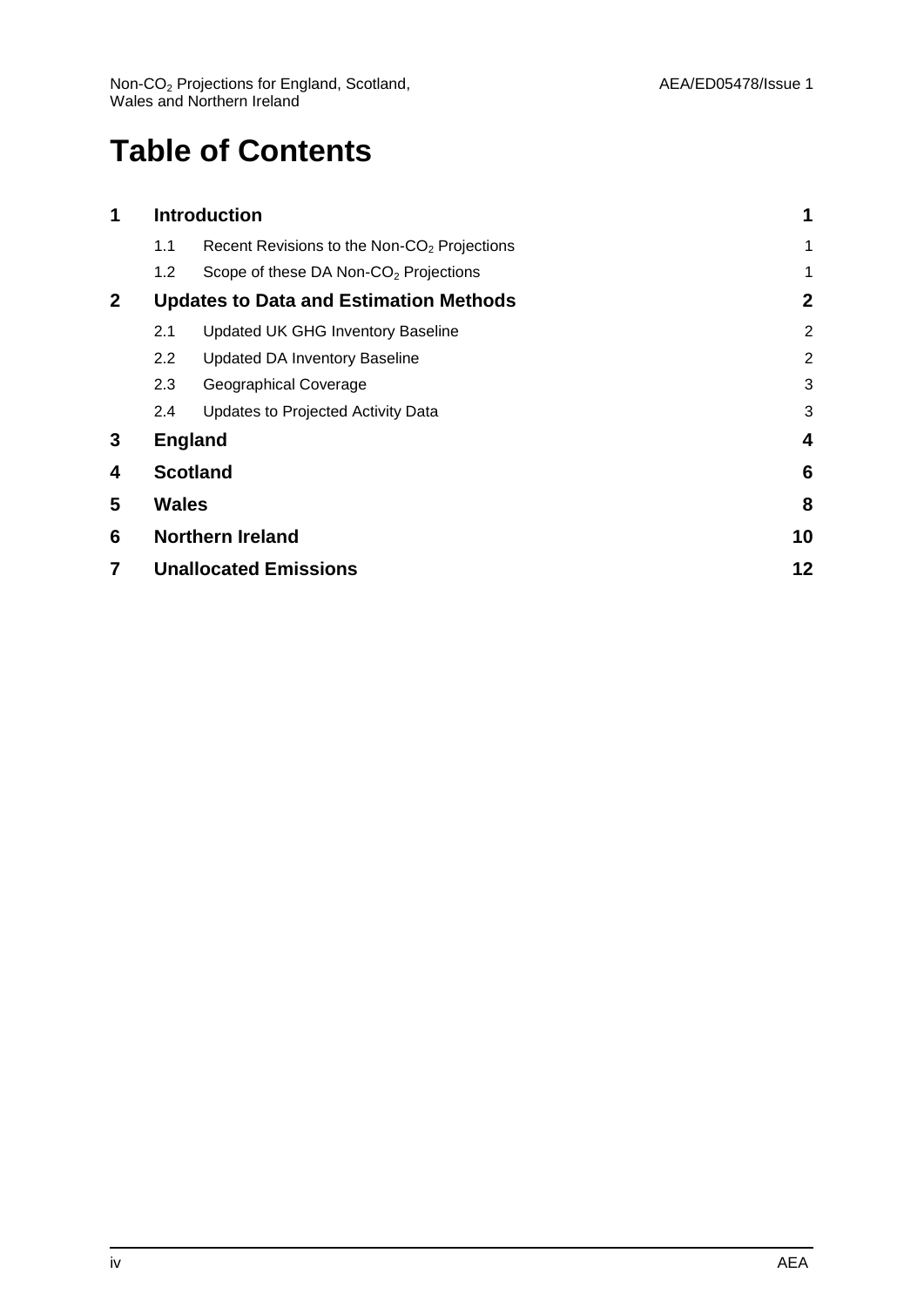# <span id="page-4-0"></span>**1 Introduction**

This report details projected emissions of non-CO<sub>2</sub> greenhouse gases for each of the DAs. The basis of these projections is the set of UK projections produced for the Low Carbon Transition Plan. The projections take into account methodological improvements made in the 1990-2007 UK and DA inventories, and the energy projections published by DECC to underpin the Budget in April 2009.

This report is an update to the DA projections presented in *Projections of non-CO<sup>2</sup> greenhouse gases to 2050* (AEA, 2008). The full range of detailed methodological descriptions presented within the 2008 report are not repeated here; this report summarises any revisions to the projections methodology, and highlights where the DA projections are affected by changes to the underlying data and disaggregation methods within the UK and DA historic GHG inventories within the latest inventory cycle (i.e. to generate 1990-2007 estimates).

#### <span id="page-4-1"></span>**1.1 Recent Revisions to the Non-CO<sup>2</sup> Projections**

The UK non- $CO<sub>2</sub>$  projections have been revised several times over the last two years, to reflect revisions to the DECC UK energy projections, and the recent economic downturn. These different UK emission projections estimates are summarised below, with an indication of where DA projections have also been derived:

- 2008: "*Projections of non-CO<sup>2</sup> greenhouse gases to 2050*" report issued by AEA, including DA emissions projections. These projections were based on Updated Energy Projection 30 (UEP30) and the 2008 (1990-2006) UK Greenhouse Gas inventory.
- Early 2009: UK projections updated to use UEP32 and the 2009 (1990-2007) inventory. (These data were not published.)
- May 2009: UK projections updated to use UEP37, and the 2008 (1990-2006) UK Greenhouse Gas inventory baseline. These projections were published within the UK's  $5<sup>th</sup>$  National Communication (5NC<sup>1</sup>) and were submitted to the EU Monitoring Mechanism.
- June 2009: UK projections updated to use UEP37 and the 2009 (1990-2007) UK Greenhouse Gas inventory. These projections were published within the Low Carbon Transition Plan.
- This report, October 2009: DA disaggregated non-CO<sub>2</sub> projections consistent with the Low Carbon Transition Plan<sup>2</sup>

## <span id="page-4-2"></span>**1.2 Scope of these DA Non-CO<sup>2</sup> Projections**

The projections included in this report are consistent with the UK projections presented in the Low Carbon Transition Plan (LCTP), as published in June 2009. Information that has become available since the LCTP publication (e.g. plant-specific operational information such as planned closures) has not been taken into consideration in the derivation of these DA projections. All such new information will be considered within the next revision to the UK non- $CO<sub>2</sub>$  projections.

Note also that the emission projections included as part of the LCTP include estimates of emissions from the UK's Crown Dependencies. These Crown Dependency emission projections are excluded from the DA data presented here, and hence the sum of the DA emission projections do not match exactly the UK projection estimates reported within the LCTP.

l 1 http://unfccc.int/files/national\_reports/annex\_i\_natcom/submitted\_natcom/application/pdf/gbr\_nc5.pdf

<sup>&</sup>lt;sup>2</sup> http://www.decc.gov.uk/en/content/cms/publications/lc\_trans\_plan/lc\_trans\_plan.aspx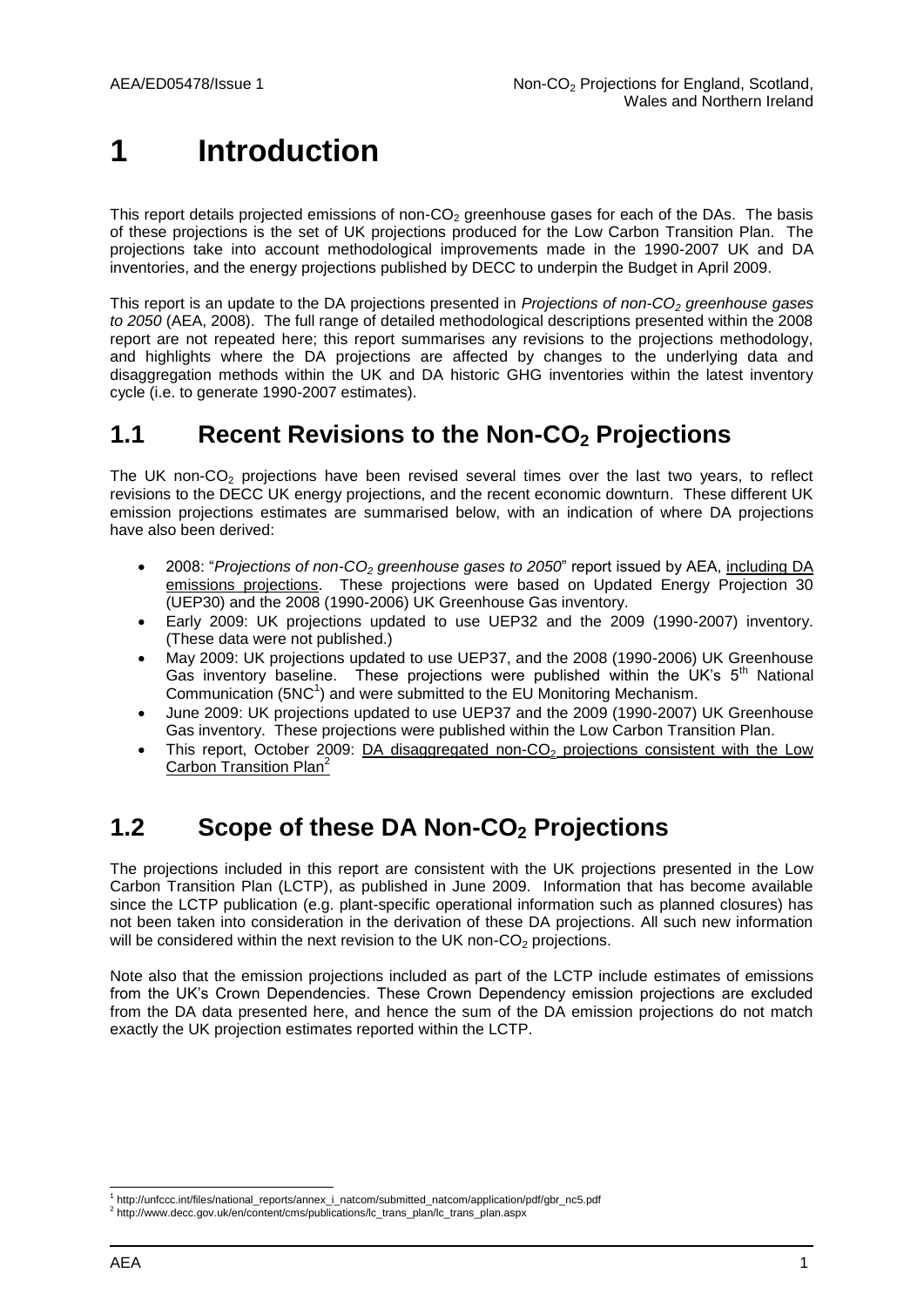# <span id="page-5-0"></span>**2 Updates to Data and Estimation Methods**

This section highlights the major reasons for changes between the previous set of DA projections and the current data set.

### <span id="page-5-1"></span>**2.1 Updated UK GHG Inventory Baseline**

The projections presented in this report are based on the 2009 (1990 – 2007) UK GHG inventory baseline, whereas the previous projections were based on the 2008 (1990 – 2006) inventory baseline. A number of significant updates to the historic inventory data have affected the "baseline" (or starting point) for the non- $CO<sub>2</sub>$  greenhouse gas projections, including:

- **Changes to N2O emission factors for road transport**. Emissions are now calculated using  $N<sub>2</sub>O$  emission factors from COPERT 4. This change has had a significant effect on both the historic and projected emissions of  $N<sub>2</sub>O$ , with emissions now declining from the late nineties and this trend is projected to continue into the future. The previous projections indicated a continued increase in emissions from this sector.
- **Updated landfill emissions and projections.** The UK landfill model underwent a major review, in which a gap was identified in the activity data within the model. Commercial and Industrial waste arisings excluded Scotland. This has now been rectified, leading to higher methane emissions in this sector from 1998 onwards.
- **Changes to emission factors and methods for agriculture.** Methane emission factors for swine wastes were revised up, to be in line with the guidelines set out in the IPCC 2000 Good Practice Guidance.  $N_2O$  emissions were also revised up, due to the inclusion of revised emission factors for poultry waste management systems. The method used to re-base the agriculture projections in line with the latest inventory (based on comparing emissions data for 2004) means that these changes are reflected in the projections.
- **Offshore oil and gas.** Reported emissions data for this sector were reviewed and updated for both the historic and projected inventories.

Changes made to the historic inventory directly impact on the projections. The model is set up to ensure that time series consistency is maintained. Therefore, if an emission factor in the historic inventory is updated to reflect new data, and no changes are expected in the future, then this revised emission factor will be used for future years. Full details of changes made to the UK GHG Inventory can be found in *UK Greenhouse Gas Inventory, 1990 – 2007* (AEA, 2009)<sup>3</sup>.

#### <span id="page-5-2"></span>**2.2 Updated DA Inventory Baseline**

The historic DA inventories are estimated based on the UK inventory, using appropriate DA drivers to disaggregate data from the UK total to the DA level. The previous projections used, as a starting point, the 2008 DA Inventories. This has now been updated, and these projections use the new 2009 DA Inventories as a starting point. Some of the major changes affecting non- $CO<sub>2</sub>$  emissions in 2007 are listed below.

- Revision of site specific emissions data for oil terminals
- Corrections to allocations of cattle in the agriculture sector
- Gas use has been reallocated across sectors to reflect revised data for Northern Ireland
- Detailed review of point source data has allowed better reporting of the DA split for industrial fuel use emissions

Full details of changes can be found in *Greenhouse Gas Inventories for England, Scotland, Wales and Northern Ireland: 1990 - 2007* (AEA, 2009)<sup>4</sup>.

l <sup>3</sup> Chapter 10, available from http://www.airquality.co.uk/reports/cat07/0905131425\_ukghgi-90-

<sup>07</sup>\_main\_chapters\_Issue2\_UNFCCC\_CA\_v5\_Final.pdf<br><sup>4</sup> Section 7.2, available from http://www.airquality.co.uk/reports/cat07/0909231418\_DA\_GHGI\_report\_2007\_maintext\_Issue\_1.pdf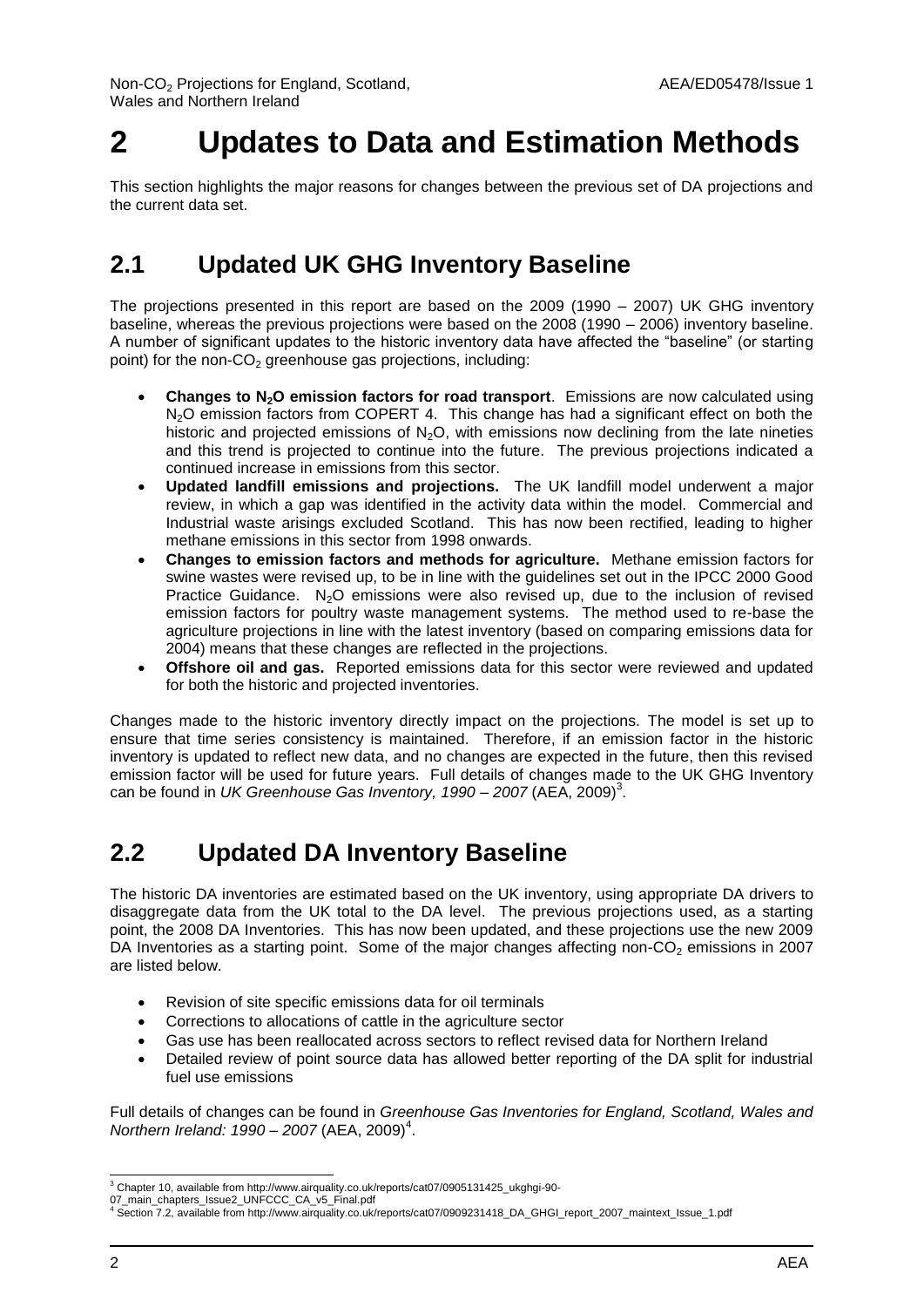## <span id="page-6-0"></span>**2.3 Geographical Coverage**

Improvements have been made to the database used for calculating emissions and projections; the additional detail of the new database system enables emissions from the Crown Dependencies (Jersey, Guernsey and the Isle of Man) to be de-selected and excluded from the emission estimates.

Previously, for the purposes of the DA inventories, emissions from the Crown Dependencies were all allocated to England (where they were separately identified) or allocated across the DAs (where they were inherent in the UK fuel use data). The improvements to the database mean that these emissions can be reported separately and no longer form part of the DA inventories.

### <span id="page-6-1"></span>**2.4 Updates to Projected Activity Data**

#### **2.4.1 UK Activity Projections**

The energy projections used in the estimates presented in this report are the DECC Updated Energy Projections 37 (UEP37), which were used to underpin the development of UK Carbon Budgets, presented within the Budget in April 2009<sup>5</sup>. UEP 37 was based on UEP32, including revised economic forecasts, carbon prices and policy appraisals.

Road traffic projections have been updated to use the DfT's 2007 projections.

#### **2.4.2 DA Activity Projections**

The UEP37 energy projections include site-specific forecasts for power generation from coal-fired power stations, and the DA projections use these data to calculate the likely future split in emissions from this source. The DECC forecast data includes information about power station sites that are expected to close, and includes estimates for the development of new coal power stations to supplement the remaining generation capacity. However, it is unknown where this new capacity for coal-fired generation will be sited, and therefore it is necessary to make some assumptions about the likely distribution of the new coal-fired stations.

For the purposes of these DA-specific projections we have assumed that the future development of coal-fired generation capacity will reflect the pattern of coal-fired electricity production from the existing power stations in 2010. This is considered to be a reasonable assumption, on the basis that it is likely that new power stations will be commissioned on sites where the necessary infrastructure already exists, i.e. on the site of a power station that has closed, or through increased capacity at operating plant. However, this assumption is subject to significant uncertainty.

Updated LULUCF projections for each of the DAs have been provided by CEH, in line with the projections used for the LCTP.

Other DA specific future drivers remain unchanged from the previous projections.

<sup>&</sup>lt;sub>5</sub><br><sup>5</sup> http://www.hm-treasury.gov.uk/d/Budget2009/bud09\_chapter7\_193.pdf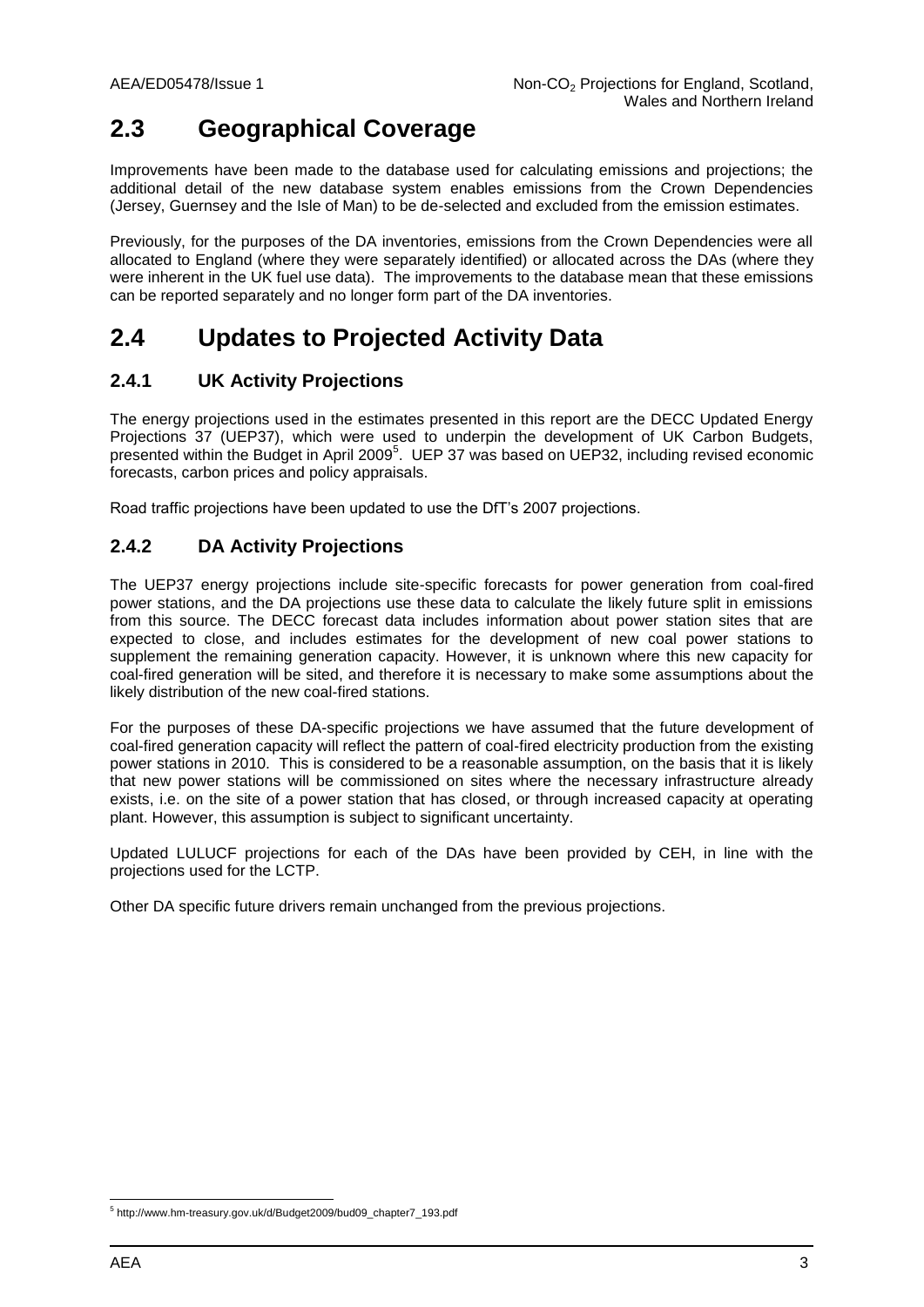# <span id="page-7-0"></span>**3 England**

Table 3.1 and Figure 3.1 summarise projected emissions from England, by National Communication category. Total emissions are projected to decrease from 2007 to 2025 by 11%. This is driven mostly by:

- A decrease in methane emissions from energy supply. This is due to (i) declining emissions from both closed and active coal mines, reflecting declining mining activity, and (ii) reduced emissions from the gas distribution network, which reflects the planned programme of pipe replacements.
- A decrease in methane emissions from waste management. The recent historic trend of reducing methane emissions from landfill waste is expected to continue into the future, as the disposal of waste to landfill is reduced and the elution of methane from waste degradation is managed more effectively, e.g. through improved methane capture and oxidation systems.
- Decreased HFC emissions from refrigeration (within the Business sector).

| Summary of Emission Projections for England, 2007 to 2025 |                           |                |        |        |              |        |  |  |  |
|-----------------------------------------------------------|---------------------------|----------------|--------|--------|--------------|--------|--|--|--|
| <b>Greenhouse Gas</b>                                     | <b>NC Category</b>        | 2007           | 2010   | 2015   | 2020         | 2025   |  |  |  |
| Methane                                                   | Agriculture               | 10,216         | 10,084 | 10,074 | 10,025       | 9,851  |  |  |  |
|                                                           | <b>Business</b>           | 211            | 194    | 194    | 193          | 193    |  |  |  |
|                                                           | <b>Energy Supply</b>      | 6,181          | 6,258  | 5,615  | 5,172        | 3,955  |  |  |  |
|                                                           | <b>Industrial Process</b> | 100            | 76     | 85     | 94           | 99     |  |  |  |
|                                                           | Land Use Change           | 17             | 12     | 10     | 10           | 10     |  |  |  |
|                                                           | Public                    | 17             | 17     | 18     | 17           | 18     |  |  |  |
|                                                           | Residential               | 303            | 238    | 180    | 166          | 169    |  |  |  |
|                                                           | Transport                 | 128            | 108    | 91     | 89           | 90     |  |  |  |
|                                                           | Waste Management          | 16,489         | 16,245 | 15,625 | 15,075       | 14,658 |  |  |  |
| Methane Total                                             |                           | 33,661         | 33,233 | 31,890 | 30,842       | 29,043 |  |  |  |
| N <sub>2</sub> O                                          | Agriculture               | 16,951         | 17,517 | 18,349 | 18,219       | 18,058 |  |  |  |
|                                                           | <b>Business</b>           | 1,063          | 1,036  | 1,032  | 1,027        | 1,023  |  |  |  |
|                                                           | <b>Energy Supply</b>      | 1,050          | 939    | 930    | 769          | 766    |  |  |  |
|                                                           | <b>Industrial Process</b> | 2,795          | 3,000  | 2,548  | 2,322        | 2,198  |  |  |  |
|                                                           | Land Use Change           | $\overline{2}$ | 2      | 1      | $\mathbf{1}$ | 1      |  |  |  |
|                                                           | Public                    | 10             | 13     | 13     | 13           | 13     |  |  |  |
|                                                           | Residential               | 81             | 69     | 56     | 51           | 51     |  |  |  |
|                                                           | Transport                 | 1,350          | 1,103  | 1,069  | 1,102        | 1,137  |  |  |  |
|                                                           | Waste Management          | 1,087          | 1,112  | 1,153  | 1,195        | 1,235  |  |  |  |
| $N2O$ Total                                               |                           | 24,390         | 24,790 | 25,152 | 24,700       | 24,482 |  |  |  |
| <b>HFCs</b>                                               | <b>Business</b>           | 5,420          | 4,920  | 4,569  | 3,869        | 3,411  |  |  |  |
|                                                           | <b>Industrial Process</b> | 178            | 176    | 176    | 176          | 176    |  |  |  |
|                                                           | Residential               | 2,526          | 2,114  | 2,123  | 2,129        | 2,135  |  |  |  |
| <b>HFCs Total</b>                                         |                           | 8,124          | 7,210  | 6,868  | 6,174        | 5,722  |  |  |  |
| <b>PFCs</b>                                               | <b>Business</b>           | 20             | 17     | 21     | 26           | 32     |  |  |  |
|                                                           | <b>Industrial Process</b> | 96             | 82     | 82     | 82           | 82     |  |  |  |
| <b>PFCs Total</b>                                         |                           | 116            | 100    | 104    | 109          | 114    |  |  |  |
| SF <sub>6</sub>                                           | <b>Business</b>           | 544            | 472    | 440    | 434          | 442    |  |  |  |
|                                                           | <b>Industrial Process</b> | 138            | 138    | 130    | 133          | 135    |  |  |  |
| SF <sub>6</sub> Total                                     |                           | 682            | 610    | 570    | 567          | 577    |  |  |  |

#### **Table 3.1 Projected Non-CO<sup>2</sup> Emissions for England (kt CO2e)**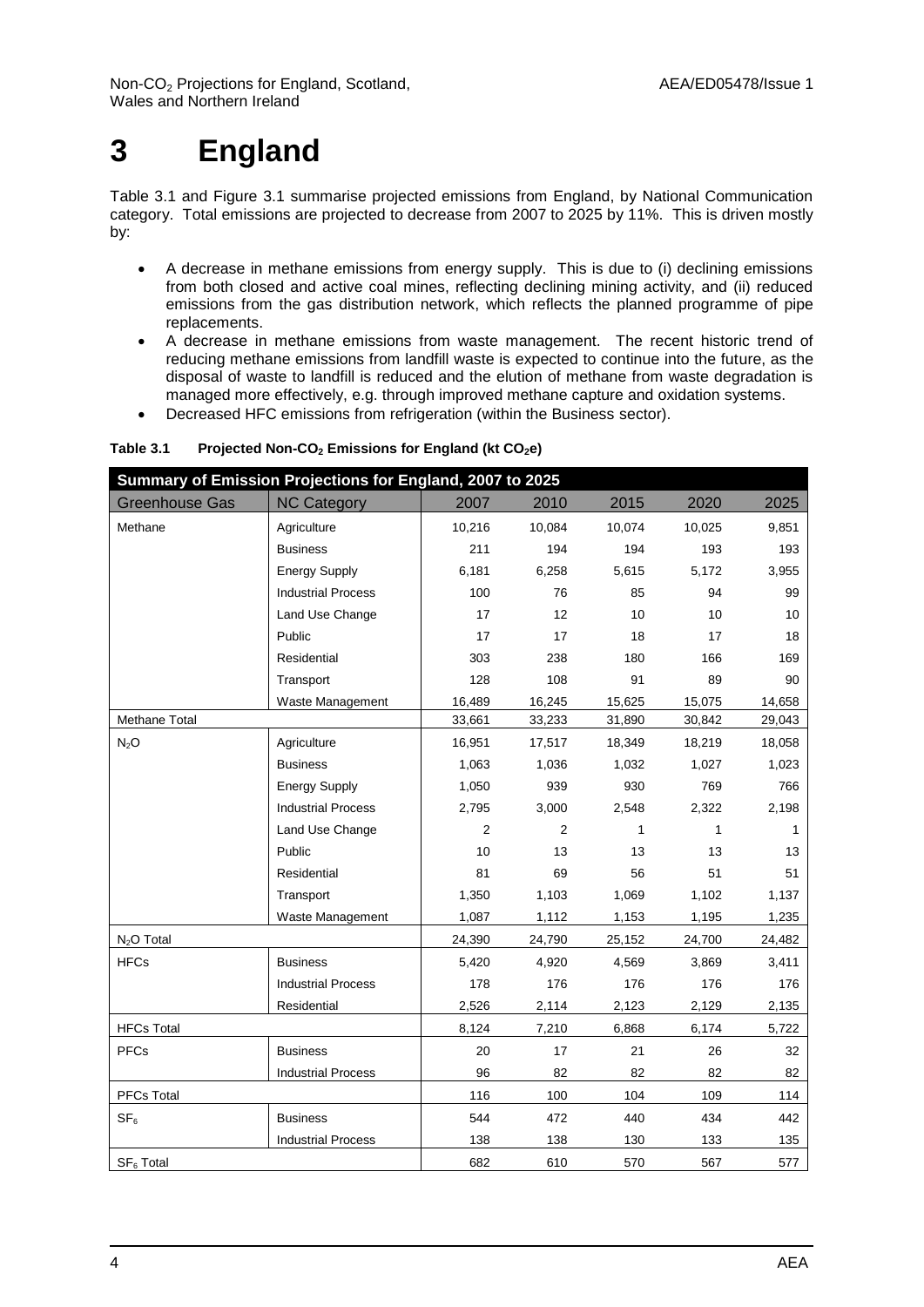

**Figure 3.1 Projected Non-CO<sup>2</sup> Emissions for England by National Communication Category**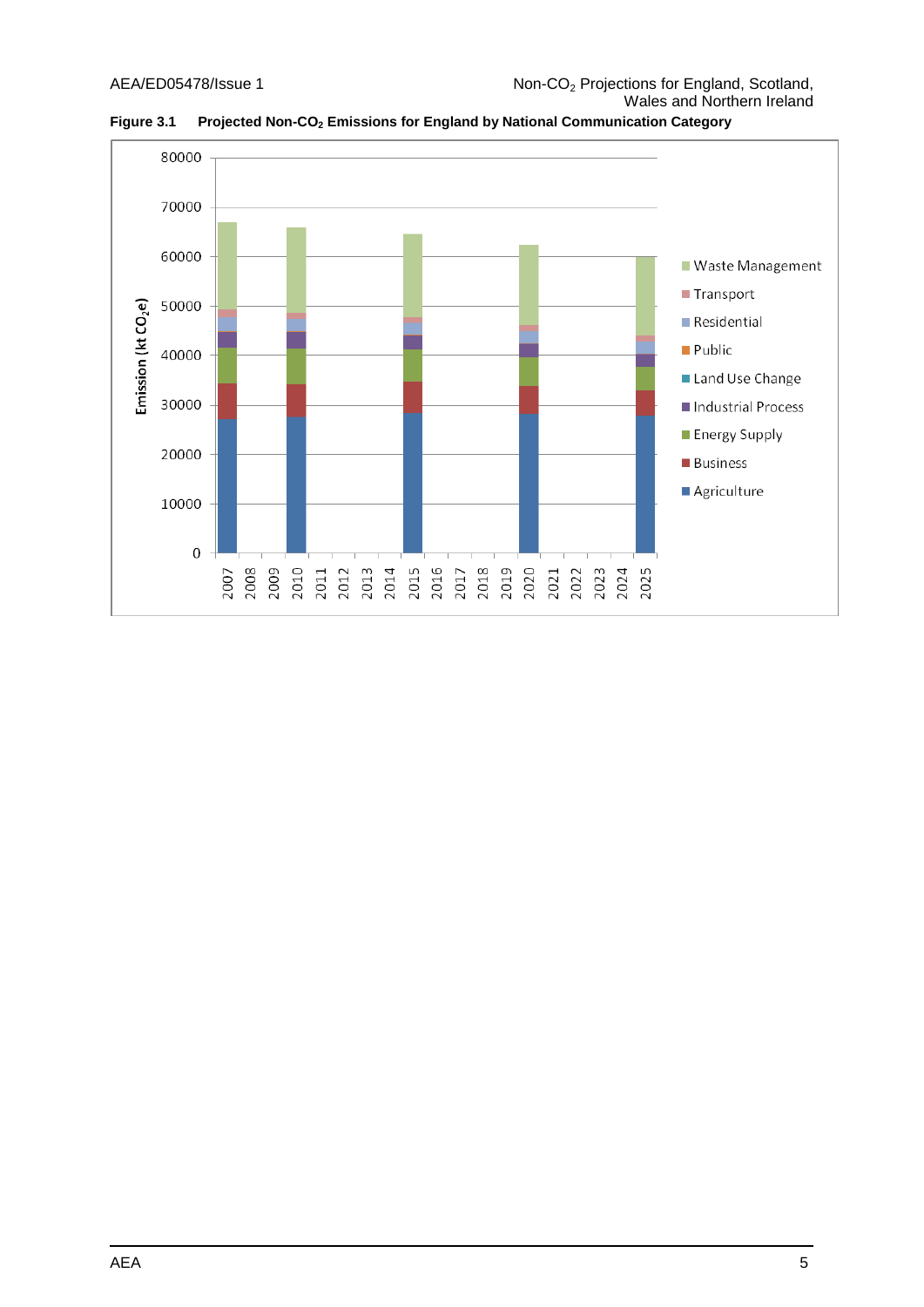# <span id="page-9-0"></span>**4 Scotland**

Table 4.1 and Figure 4.1 summarise projected emissions from Scotland, by National Communication category. Scottish emissions are projected to decline by 3% from 2007 to 2025. The main drivers for this projected trend are:

- Decreases in methane emissions from energy supply (due to gas network renewal and reducing emissions from closed coal mines) and waste management.
- Decreases in HFC emission from refrigeration and air conditioning.
- Increases in  $N_2O$  emissions from agricultural soils, and slight increases in methane from agricultural sources, such as enteric fermentation from cattle.

The base year for the agriculture projections is 2004, and the historic inventory shows that emissions have declined significantly from 2004 to 2007. As such the projected increase in agricultural emissions is somewhat uncertain, although the forecast trends out to 2025 do indicate an increase in both nitrous oxide and methane from agricultural sources.

|                        | Summary of Emission Projections for Scotland, 2007 to 2025 |      |                |                |                |                |
|------------------------|------------------------------------------------------------|------|----------------|----------------|----------------|----------------|
| <b>Greenhouse Gas</b>  | <b>NC Category</b>                                         | 2007 | 2010           | 2015           | 2020           | 2025           |
| Methane                | Agriculture                                                | 3097 | 3185           | 3229           | 3230           | 3222           |
|                        | <b>Business</b>                                            | 12   | 11             | 11             | 11             | 11             |
|                        | <b>Energy Supply</b>                                       | 456  | 429            | 368            | 325            | 293            |
|                        | <b>Industrial Process</b>                                  | 20   | 15             | 18             | 22             | 26             |
|                        | Land Use Change                                            | 10   | $\overline{7}$ | 6              | 6              | 6              |
|                        | Public                                                     | 2    | $\overline{2}$ | 2              | 2              | 2              |
|                        | Residential                                                | 55   | 37             | 25             | 23             | 23             |
|                        | Transport                                                  | 13   | 11             | 9              | 9              | 9              |
|                        | Waste Management                                           | 2515 | 2476           | 2376           | 2287           | 2219           |
| Methane Total          |                                                            | 6180 | 6173           | 6043           | 5915           | 5812           |
| $N_2O$                 | Agriculture                                                | 3872 | 4220           | 4270           | 4236           | 4222           |
|                        | <b>Business</b>                                            | 96   | 94             | 93             | 93             | 92             |
|                        | <b>Energy Supply</b>                                       | 151  | 154            | 138            | 117            | 122            |
|                        | <b>Industrial Process</b>                                  | 0    | 0              | 0              | 0              | 0              |
|                        | Land Use Change                                            | 2    | 1              | 1              | $\mathbf{1}$   | 1              |
|                        | Public                                                     | 1    | 1              | 1              | 1              | 1              |
|                        | Residential                                                | 15   | 11             | $\overline{7}$ | $\overline{7}$ | $\overline{7}$ |
|                        | Transport                                                  | 153  | 128            | 125            | 129            | 132            |
|                        | Waste Management                                           | 109  | 110            | 112            | 113            | 113            |
| N <sub>2</sub> O Total |                                                            | 4399 | 4719           | 4747           | 4697           | 4691           |
| <b>HFCs</b>            | <b>Business</b>                                            | 524  | 477            | 440            | 370            | 322            |
|                        | <b>Industrial Process</b>                                  | 0    | 0              | $\mathbf 0$    | $\mathbf 0$    | 0              |
|                        | Residential                                                | 254  | 210            | 205            | 201            | 196            |
| <b>HFCs Total</b>      |                                                            | 779  | 686            | 646            | 571            | 519            |
| <b>PFCs</b>            | <b>Business</b>                                            | 56   | 48             | 60             | 73             | 89             |
|                        | <b>Industrial Process</b>                                  | 1    | 1              | 1              | 1              | $\mathbf{1}$   |
| PFCs Total             |                                                            | 57   | 49             | 61             | 74             | 90             |
| SF <sub>6</sub>        | <b>Business</b>                                            | 54   | 48             | 47             | 51             | 56             |
|                        | <b>Industrial Process</b>                                  | 0    | 0              | $\mathbf 0$    | 0              | 0              |
| SF <sub>6</sub> Total  |                                                            | 54   | 48             | 47             | 51             | 56             |

**Table 4.1 Projected Non-CO<sup>2</sup> Emissions for Scotland (kt CO2e)**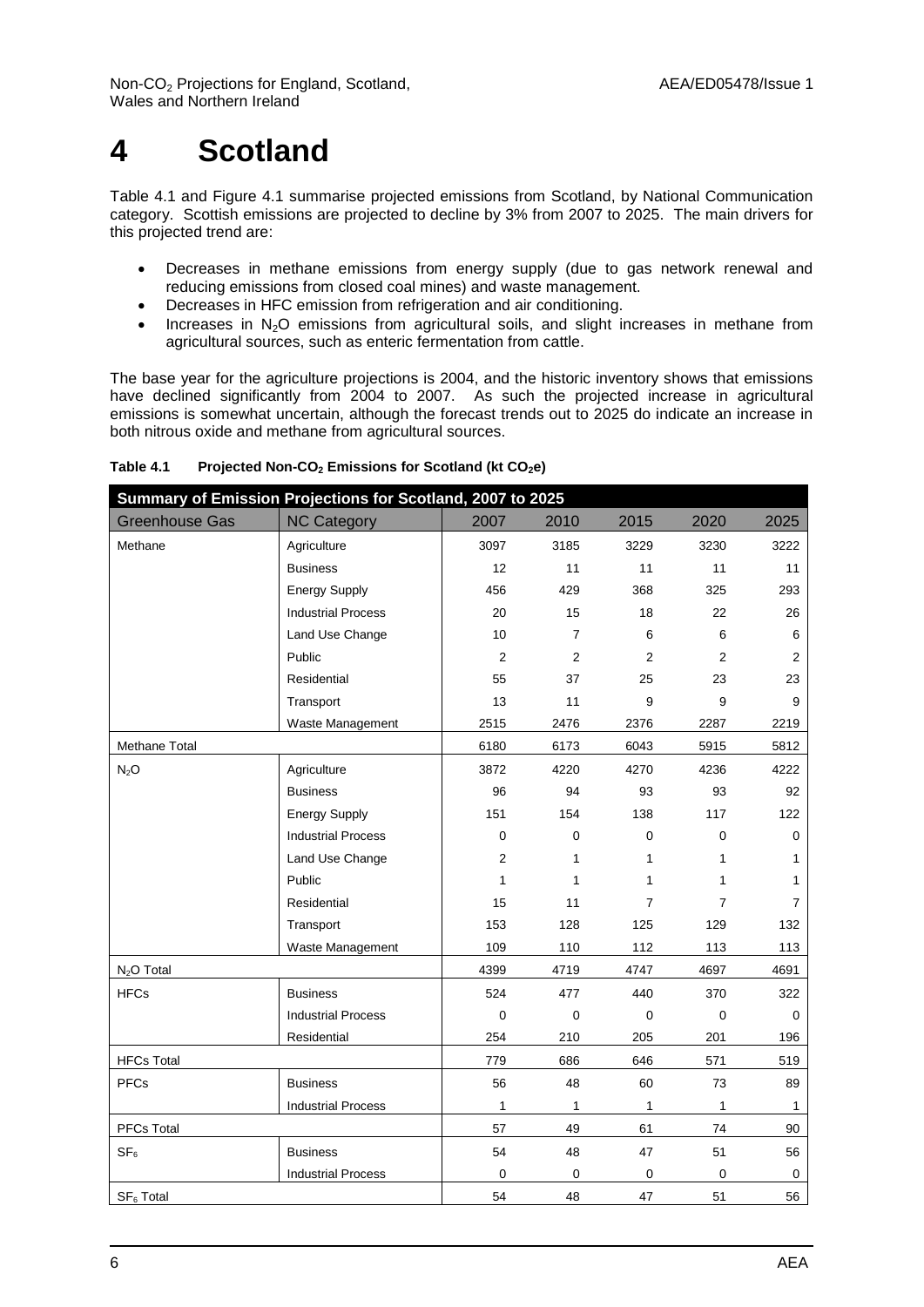

**Figure 4.1 Projected Non-CO<sup>2</sup> Emissions for Scotland by National Communication Category**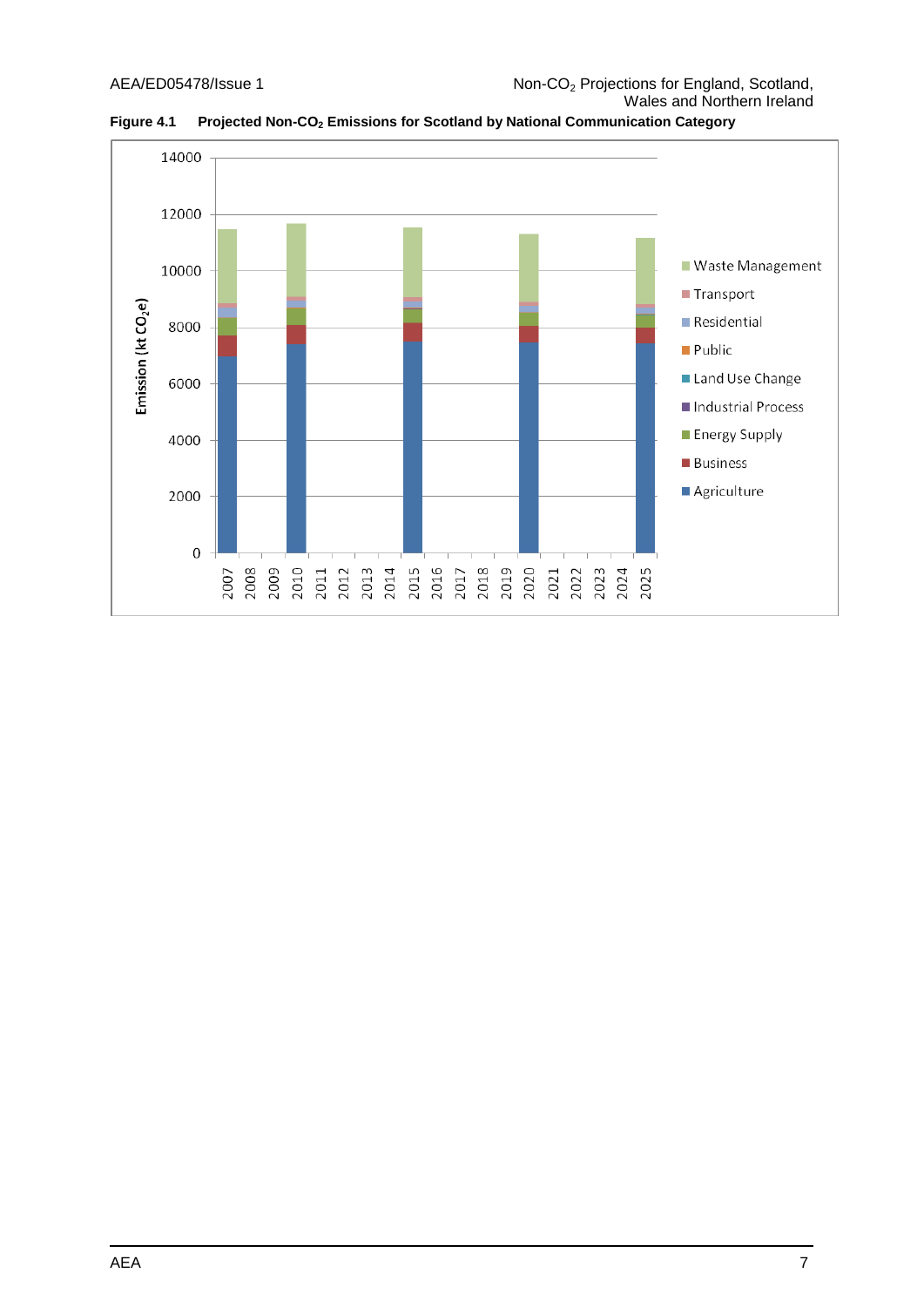# <span id="page-11-0"></span>**5 Wales**

Table 5.1 and Figure 5.1 summarise projected emissions from Wales, by National Communication category. Welsh emissions are projected to decrease by 2% from 2007 to 2025, mainly due to:

- Decreases in methane emissions from energy supply (due to gas network renewal and reducing emissions from closed coal mines) and waste management.
- Decreases in HFC emission from refrigeration and air conditioning.
- Increases in N<sub>2</sub>O emissions from agricultural soils, and methane and N<sub>2</sub>O emissions from livestock. Emissions from cattle and sheep are projected to increase from 2020 to 2025.

| Summary of Emission Projections for Wales, 2007 to 2025 |                           |                         |                |                         |              |       |  |  |
|---------------------------------------------------------|---------------------------|-------------------------|----------------|-------------------------|--------------|-------|--|--|
| <b>Greenhouse Gas</b>                                   | <b>NC Category</b>        | 2007                    | 2010           | 2015                    | 2020         | 2025  |  |  |
| Methane                                                 | Agriculture               | 2,531                   | 2,623          | 2,541                   | 2,524        | 2,748 |  |  |
|                                                         | <b>Business</b>           | 55                      | 51             | 50                      | 50           | 50    |  |  |
|                                                         | <b>Energy Supply</b>      | 690                     | 654            | 521                     | 456          | 388   |  |  |
|                                                         | <b>Industrial Process</b> | 14                      | 15             | 15                      | 15           | 16    |  |  |
|                                                         | Land Use Change           | 3                       | $\overline{2}$ | 1                       | $\mathbf{1}$ | 1     |  |  |
|                                                         | Public                    | 1                       | 1              | 1                       | 1            | 1     |  |  |
|                                                         | Residential               | 43                      | 30             | 21                      | 20           | 20    |  |  |
|                                                         | Transport                 | 8                       | 6              | 5                       | 5            | 5     |  |  |
|                                                         | Waste Management          | 1,233                   | 1,214          | 1,166                   | 1,123        | 1,090 |  |  |
| Methane Total                                           |                           | 4,577                   | 4,596          | 4,321                   | 4,196        | 4,320 |  |  |
| $N_2O$                                                  | Agriculture               | 2,394                   | 2,527          | 2,456                   | 2,441        | 2,607 |  |  |
|                                                         | <b>Business</b>           | 84                      | 81             | 81                      | 81           | 80    |  |  |
|                                                         | <b>Energy Supply</b>      | 72                      | 84             | 100                     | 76           | 78    |  |  |
|                                                         | <b>Industrial Process</b> | 20                      | 21             | 21                      | 21           | 21    |  |  |
|                                                         | Land Use Change           | 0                       | $\mathbf 0$    | $\mathbf 0$             | 0            | 0     |  |  |
|                                                         | Public                    | 1                       | 1              | $\mathbf{1}$            | $\mathbf{1}$ | 1     |  |  |
|                                                         | Residential               | 9                       | $\overline{7}$ | 6                       | 5            | 5     |  |  |
|                                                         | Transport                 | 93                      | 74             | 72                      | 74           | 76    |  |  |
|                                                         | Waste Management          | 63                      | 64             | 66                      | 67           | 69    |  |  |
| N <sub>2</sub> O Total                                  |                           | 2,737                   | 2,860          | 2,803                   | 2,766        | 2,937 |  |  |
| <b>HFCs</b>                                             | <b>Business</b>           | 250                     | 229            | 215                     | 185          | 164   |  |  |
|                                                         | <b>Industrial Process</b> | $\pmb{0}$               | $\mathbf 0$    | 0                       | $\mathbf 0$  | 0     |  |  |
|                                                         | Residential               | 147                     | 122            | 121                     | 120          | 119   |  |  |
| <b>HFCs Total</b>                                       |                           | 397                     | 351            | 336                     | 304          | 283   |  |  |
| <b>PFCs</b>                                             | <b>Business</b>           | $\overline{\mathbf{4}}$ | 3              | $\overline{\mathbf{4}}$ | 5            | 6     |  |  |
|                                                         | <b>Industrial Process</b> | 39                      | 26             | 26                      | 26           | 26    |  |  |
| PFCs Total                                              |                           | 43                      | 30             | 31                      | 32           | 33    |  |  |
| SF <sub>6</sub>                                         | <b>Business</b>           | 39                      | 34             | 33                      | 32           | 33    |  |  |
|                                                         | <b>Industrial Process</b> | 10                      | 10             | 10                      | 10           | 10    |  |  |
| SF <sub>6</sub> Total                                   |                           | 49                      | 45             | 43                      | 43           | 43    |  |  |

**Table 5.1 Projected Non-CO<sup>2</sup> Emissions for Wales (kt CO2e)**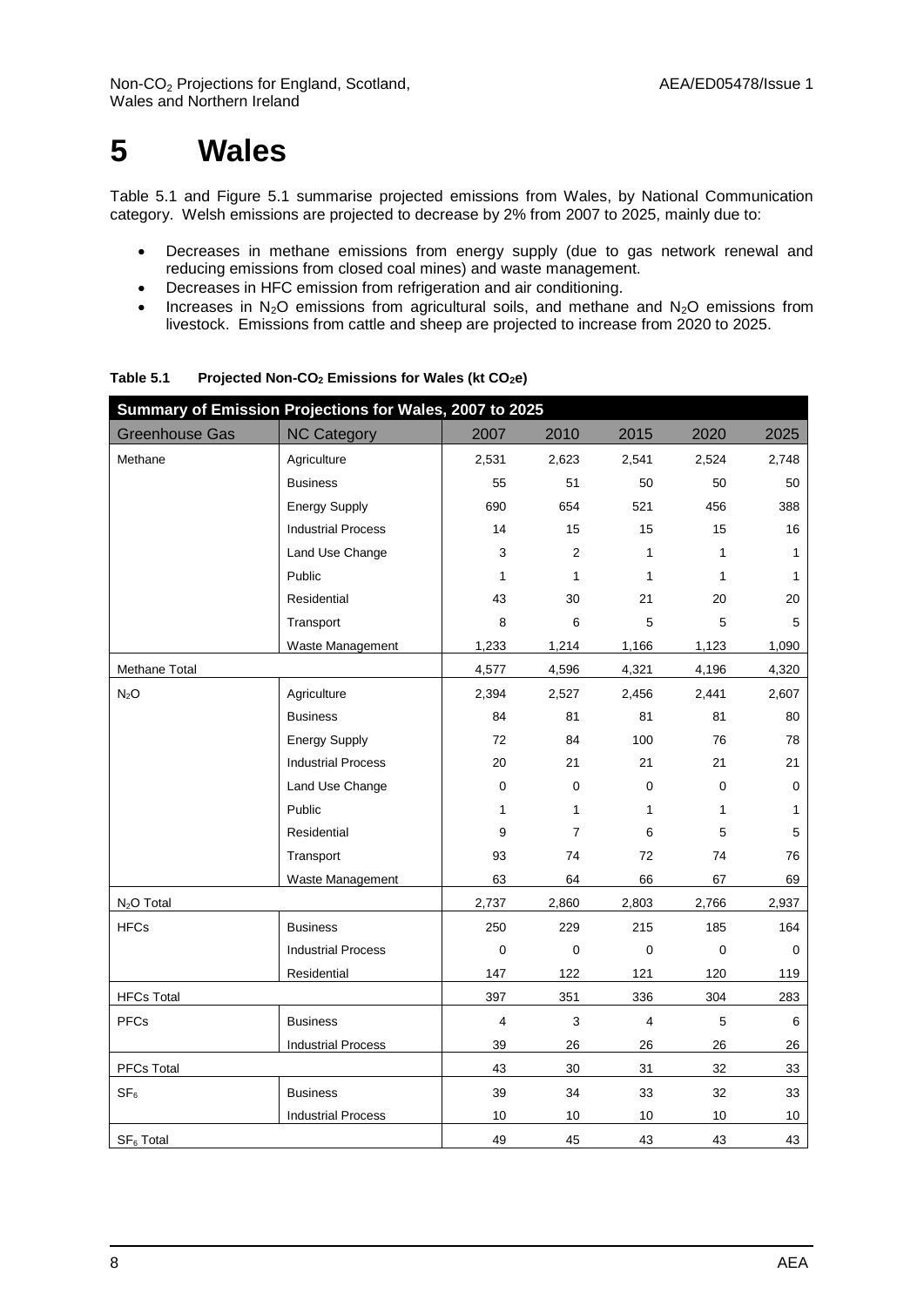

**Figure 5.1 Projected Non-CO<sup>2</sup> Emissions for Wales by National Communication Category**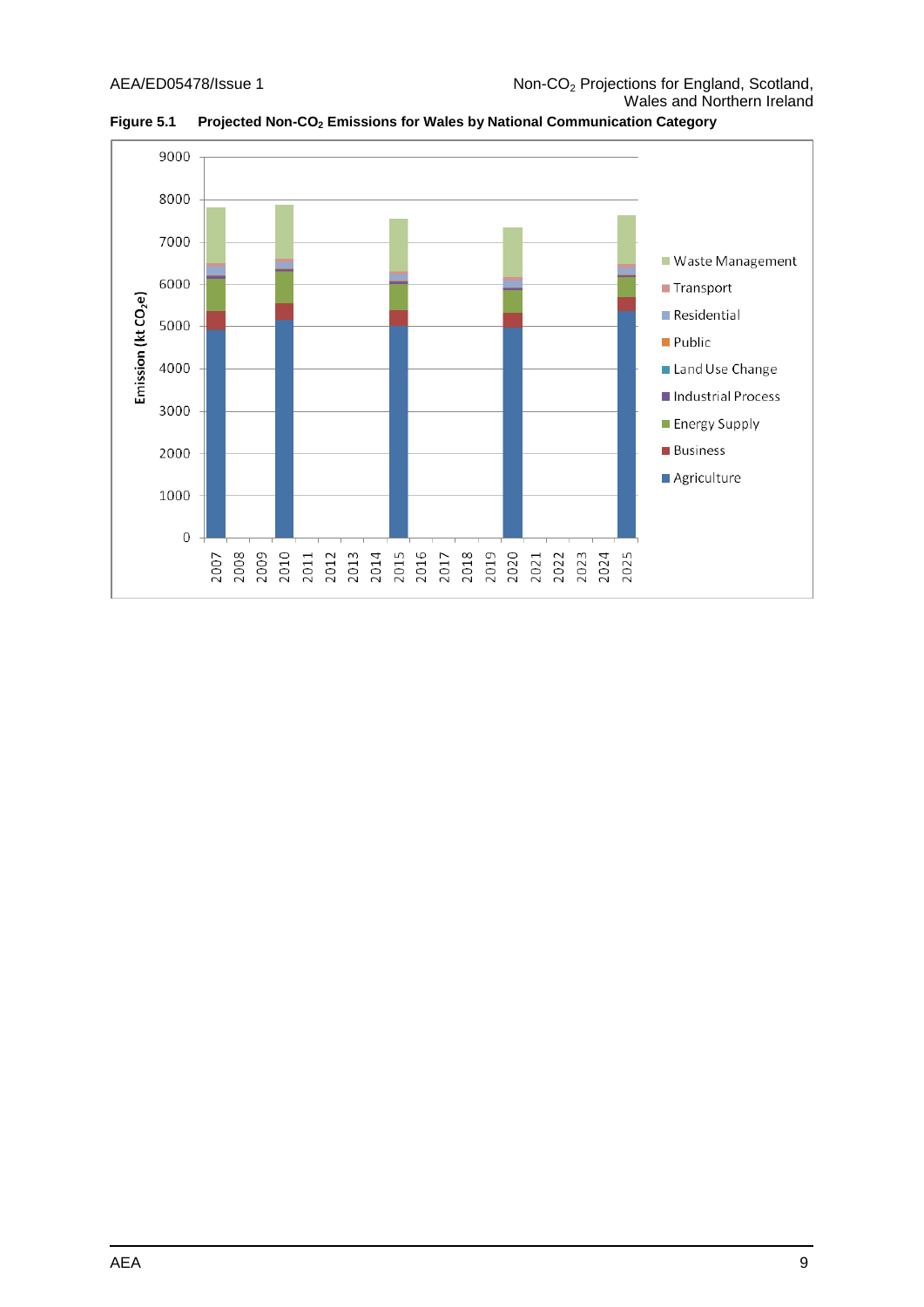Non-CO<sub>2</sub> Projections for England, Scotland, AEA/ED05478/Issue 1 Wales and Northern Ireland

# <span id="page-13-0"></span>**6 Northern Ireland**

Table 6.1 and Figure 6.1 summarise projected emissions from Northern Ireland, by National Communication category. Emissions from Northern Ireland are projected to decrease by 6% from 2007 to 2025. The main drivers behind this trend are:

- A significant decrease in methane emissions from agriculture, due to a forecast decline in livestock numbers.
- Decreasing emissions from landfill waste.
- Reduced emissions from refrigeration and air conditioning.

These decreasing emissions have been partially offset by an increase in emissions of  $N_2O$  from agricultural soils.

| Summary of Emission Projections for Northern Ireland, 2007 to 2025 |                           |                |                |                |                |                |  |  |
|--------------------------------------------------------------------|---------------------------|----------------|----------------|----------------|----------------|----------------|--|--|
| <b>Greenhouse Gas</b>                                              | <b>NC Category</b>        | 2007           | 2010           | 2015           | 2020           | 2025           |  |  |
| Methane                                                            | Agriculture               | 2,432          | 2,429          | 2,299          | 2,251          | 2,180          |  |  |
|                                                                    | <b>Business</b>           | $\overline{2}$ | $\mathbf{2}$   | 2              | $\overline{2}$ | $\mathbf{2}$   |  |  |
|                                                                    | <b>Energy Supply</b>      | 2              | 1              | 1              | 1              | 1              |  |  |
|                                                                    | <b>Industrial Process</b> |                |                |                |                |                |  |  |
|                                                                    | Land Use Change           | 1              | 1              | $\overline{2}$ | 1              | 1              |  |  |
|                                                                    | Public                    | 0              | 0              | 0              | $\mathbf 0$    | 0              |  |  |
|                                                                    | Residential               | 64             | 45             | 32             | 31             | 30             |  |  |
|                                                                    | Transport                 | 4              | 3              | 3              | 3              | 3              |  |  |
|                                                                    | Waste Management          | 792            | 780            | 749            | 721            | 701            |  |  |
| Methane Total                                                      |                           | 3,297          | 3,262          | 3,088          | 3,011          | 2,919          |  |  |
| N <sub>2</sub> O                                                   | Agriculture               | 2,205          | 2,482          | 2,381          | 2,335          | 2,301          |  |  |
|                                                                    | <b>Business</b>           | 43             | 42             | 41             | 41             | 41             |  |  |
|                                                                    | <b>Energy Supply</b>      | 17             | 13             | 17             | 11             | 11             |  |  |
|                                                                    | <b>Industrial Process</b> |                |                |                |                |                |  |  |
|                                                                    | Land Use Change           | 0              | $\mathbf 0$    | $\mathbf 0$    | 0              | 0              |  |  |
|                                                                    | Public                    | 1              | $\mathbf{1}$   | $\mathbf{1}$   | 1              | 1              |  |  |
|                                                                    | Residential               | 16             | 14             | 11             | 10             | 10             |  |  |
|                                                                    | Transport                 | 58             | 56             | 58             | 60             | 62             |  |  |
|                                                                    | Waste Management          | 37             | 38             | 39             | 41             | 41             |  |  |
| N <sub>2</sub> O Total                                             |                           | 2,378          | 2,646          | 2,549          | 2,499          | 2,467          |  |  |
| <b>HFCs</b>                                                        | <b>Business</b>           | 165            | 152            | 143            | 122            | 108            |  |  |
|                                                                    | <b>Industrial Process</b> |                |                |                |                |                |  |  |
|                                                                    | Residential               | 87             | 73             | 73             | 72             | 72             |  |  |
| <b>HFCs Total</b>                                                  |                           | 252            | 225            | 216            | 194            | 180            |  |  |
| <b>PFCs</b>                                                        | <b>Business</b>           |                |                |                |                |                |  |  |
|                                                                    | <b>Industrial Process</b> |                |                |                |                |                |  |  |
| PFCs Total                                                         |                           | $\blacksquare$ | $\blacksquare$ |                |                |                |  |  |
| SF <sub>6</sub>                                                    | <b>Business</b>           | $\overline{7}$ | 5              | $\overline{4}$ | 4              | $\overline{4}$ |  |  |
|                                                                    | <b>Industrial Process</b> | $\blacksquare$ |                |                |                | $\blacksquare$ |  |  |
| SF <sub>6</sub> Total                                              |                           | $\overline{7}$ | 5              | 4              | 4              | $\overline{4}$ |  |  |

**Table 6.1 Projected Non-CO<sup>2</sup> Emissions for Northern Ireland (kt CO2e)**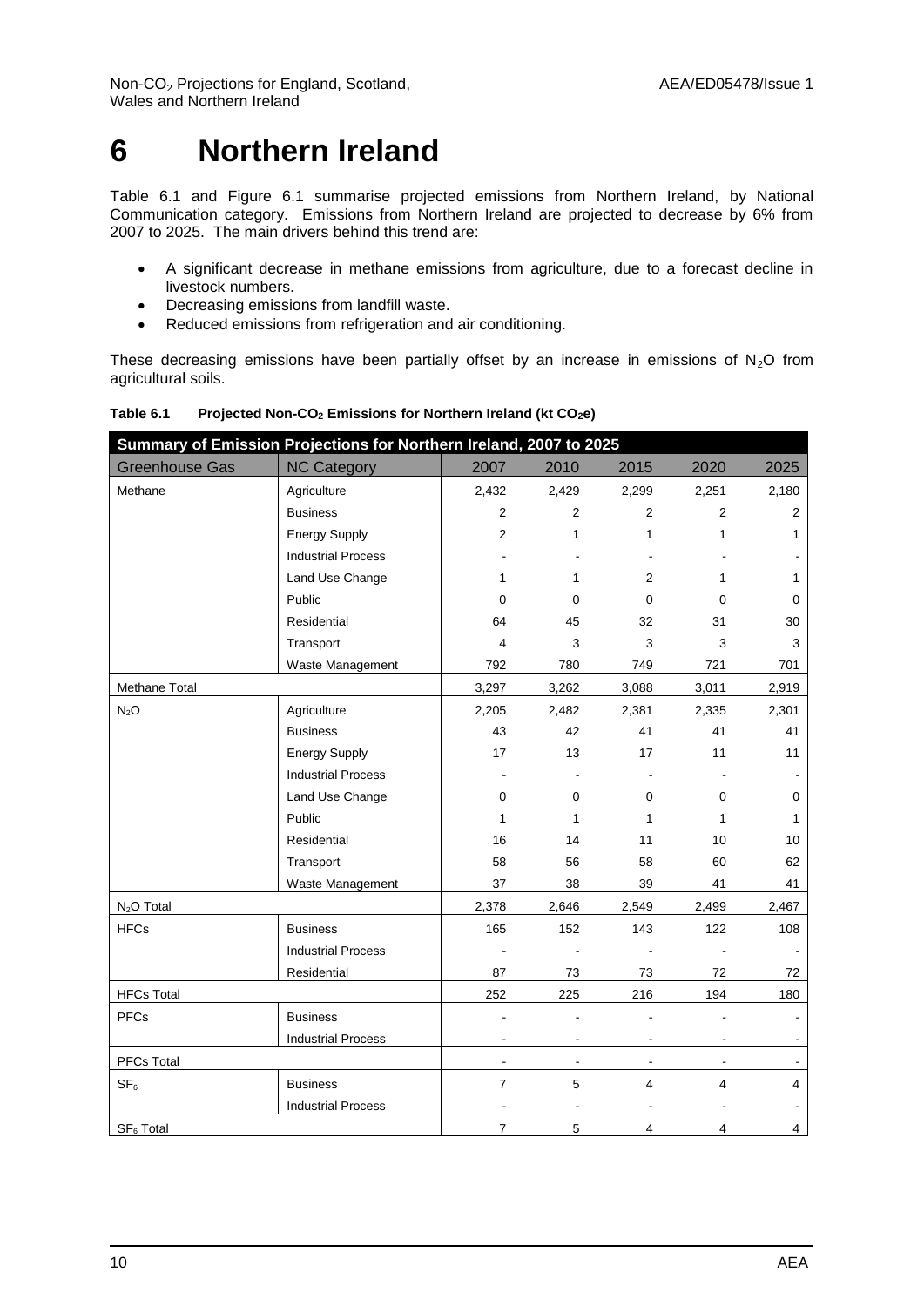

**Figure 6.1 Projected Non-CO<sup>2</sup> Emissions for Northern Ireland by National Communication Category**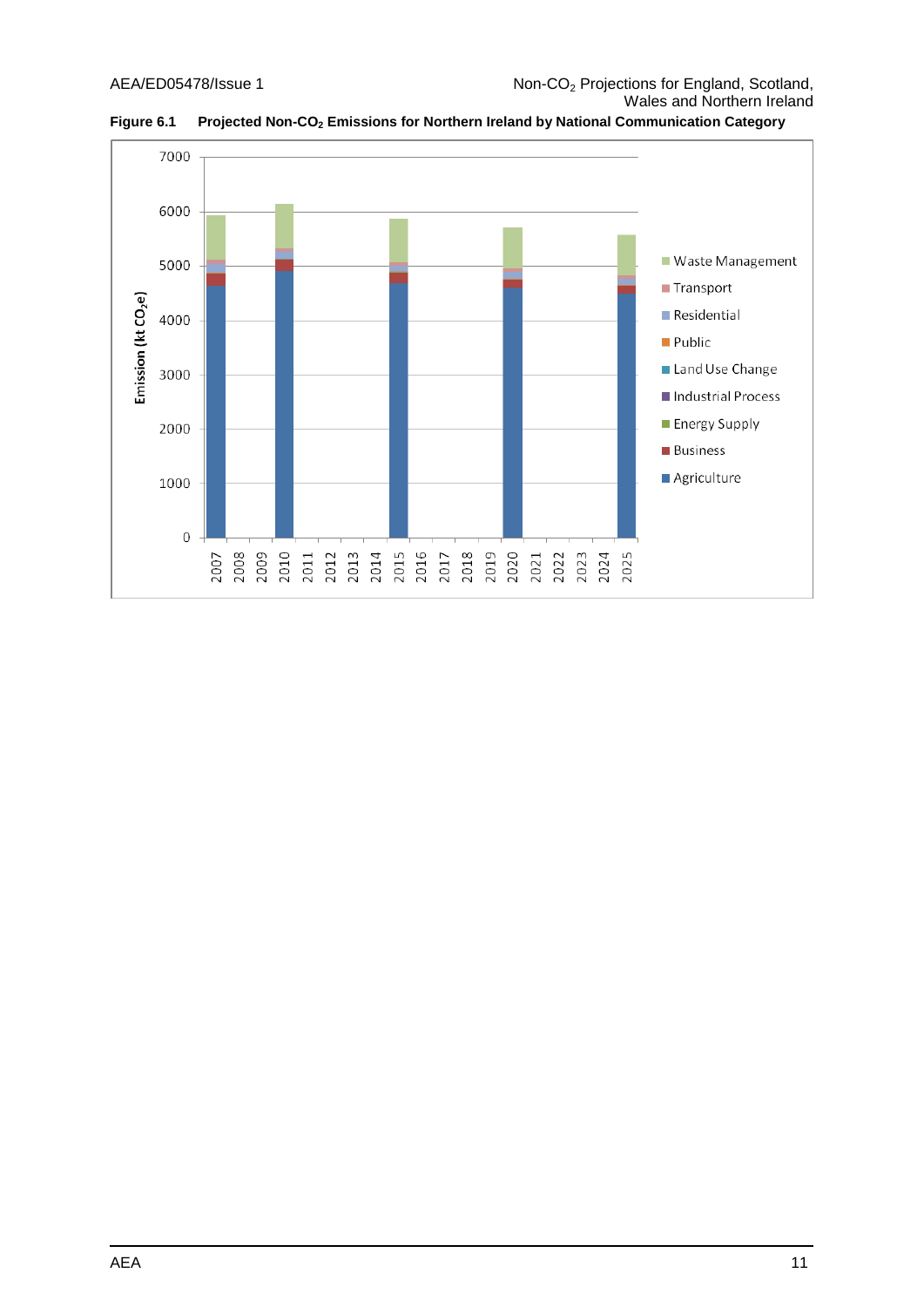# <span id="page-15-0"></span>**7 Unallocated Emissions**

Projected emissions associated with offshore oil and gas processing are not allocated to the individual DAs; this is consistent with the approach taken for the historic DA inventories.

Unallocated emission projections of  $CH_4$  and  $N_2O$  are summarised below. There are no unallocated emissions of F-Gases. Emissions are projected to decline by 61%, in line with a projected decrease in offshore oil and gas production from the UK Continental Shelf area.

**Table 7.1 Unallocated (Offshore) Greenhouse Gas Projections (kt CO2e)**

| <b>Summary of Unallocated (Offshore) Emission Projections, 2007 to 2025</b> |                      |      |      |      |      |      |  |  |
|-----------------------------------------------------------------------------|----------------------|------|------|------|------|------|--|--|
| <b>Greenhouse Gas</b>                                                       | <b>NC Category</b>   | 2007 | 2010 | 2015 | 2020 | 2025 |  |  |
| Methane                                                                     | <b>Energy Supply</b> | 1006 | 780  | 550  | 391  | 339  |  |  |
| N <sub>2</sub> O                                                            | <b>Energy Supply</b> | 302  | 344  | 260  | 176  | 174  |  |  |